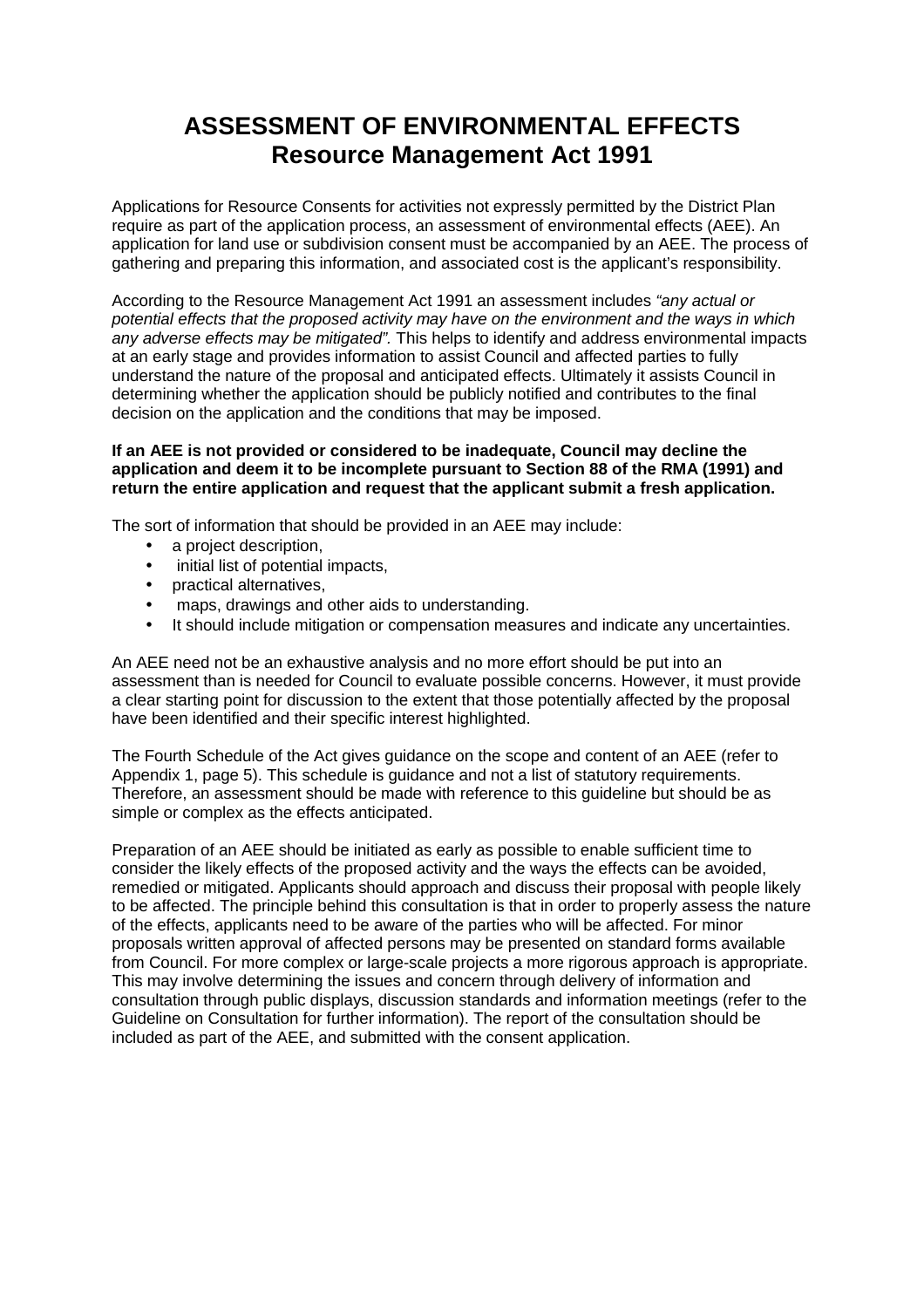# **SCHEDULE 4 Assessment of Effects on the Environment**

#### **1. Matters that should be included in an assessment of effects on the environment**:

Subject to the provisions of any policy statement or plan, an assessment of effects on the environment for the purposes of section 88 should include:

- a) a description of the proposal:
- b) where it is likely that an activity will result in any significant adverse effects on the environment, a description of any possible alternative locations or methods for undertaking the activity:
- c) repealed:
- d) an assessment of the actual or potential effect on the environment of the proposed activity:
- e) where the activity includes the use of hazardous substances and installations, an assessment of any risks to the environment which are likely to arise from such use:
- f) where the activity includes the discharge of any contaminant, a description of:
	- i) the nature of the discharge and the sensitivity of the proposed receiving environment to adverse effects; and
	- ii) any possible alternative methods of discharge, including discharge into any other receiving environment;
- g) a description of the mitigation measures (safeguards and contingency plans where relevant) to be undertaken to help prevent or reduce the actual or potential effect:
- h) identification of the persons affected by the proposal, the consultation undertaken, if any, and any response to the views of any persons consulted:
- i) where the scale or significance of the activity's effect are such that monitoring is required, a description of how, once the proposal is approved, effects will be monitored and by whom.

#### **1A. Matters that must be included in an assessment of effects on the environment**

An assessment of effects on the environment for the proposes of section 88 must include, in a case where a recognized customary activity is, or is likely to be, adversely affected, a description of possible alternative locations or methods for the proposed activity (unless written approval for that activity is given by the holder of the customary rights order).

- 1AA. To avoid doubt, clause 1(h) obliges an applicant to report as to the persons identified as being affected by the proposal, but does not:
	- a) oblige the applicant to consult with any person; or
	- b) create any ground for expecting that the applicant will consult with any persons.

#### **2. Matters that should be considered when preparing an assessment of effects on the environment**

Subject to the provisions of any policy statement or plan, any person preparing an assessment of the effects on the environment should consider the following matters:

- a) Any effect on those in the neighbourhood and, where relevant, the wider community including any socio-economic and cultural effects: 1991 Resource Management Act Schedule 4 – 353 (20/08/2005)
- b) Any physical effect on the locality, including any landscape and visual effects:
- c) any effect on ecosystems, including effects on plants or animals and any physical disturbance of habitats in the vicinity:
- d) any effect on natural and physical resources having aesthetic, recreational, scientific, historical, spiritual or cultural, or other special value for present or future generations:
- e) any discharge of contaminants into the environment, including any unreasonable emission of noise and options for the treatment and disposal of contaminants:
- f) any risk to the neighbourhood, the wider community, or the environment through natural hazards or the use of hazardous substances or hazardous installations.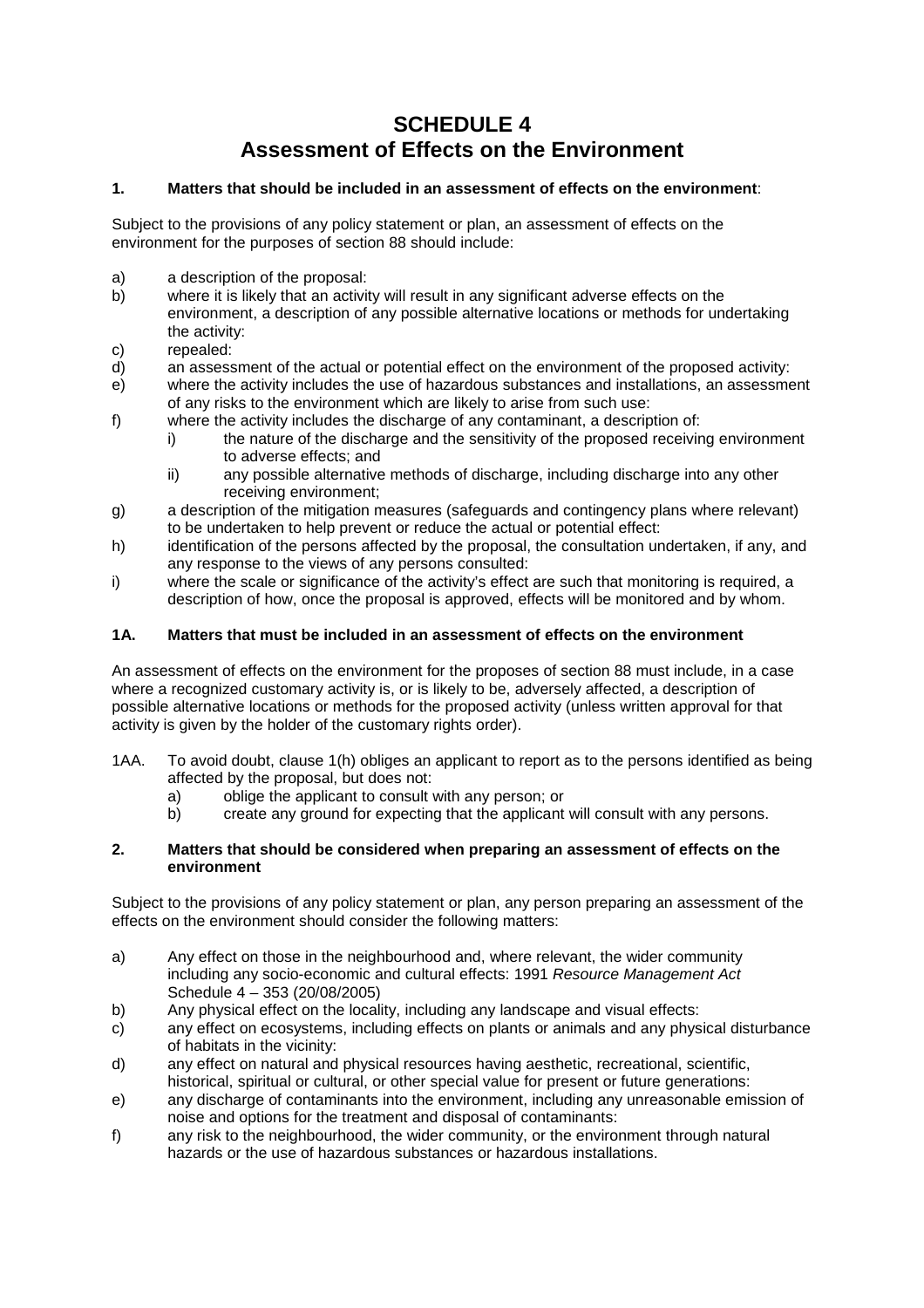# **ASSESSMENT OF ENVIRONMENTAL EFFECTS**

**(MUST be completed for Application to be accepted)** 

An Assessment of Environmental Effects (AEE) is the process of preparing a written statement identifying the effects of your proposed activity on the environment. An AEE **must** accompany every resource consent application. The following information has been prepared to help you write a detailed and comprehensive AEE for your proposal. Please note that the detail required in the AEE will differ depending on the complexity of the application. The questions below are a guide only and separate sheets can be used for your AEE if required.

### **1 Description of the Proposal**

Describe and discuss the proposed activity in detail. For example:

- The activity what is the activity?
- The buildings what buildings will be erected? What will be the size (area) and height of the buildings? What will the buildings be used for? Where on the site will they be built?
- Other development will new access points / accessways / carparks be formed? Will earthworks be required? Will any trees be removed?
- Scale and intensity of operation and demand for services

#### **2 The Site**

Describe the site, its locality and its features.

- On-site development where are existing buildings / vehicle access points to the public roadway / accessways / carparks ?
- Native Vegetation / trees are these on the site? If so, where?
- Natural water courses are these on the site? If so, where?
- Topography is the site flat / sloping?
- Land Suitability does the site contain any unstable land?
- Services where are existing water / sewer / stormwater / power / telephone services?
- Neighbouring development what development is located on neighbouring properties?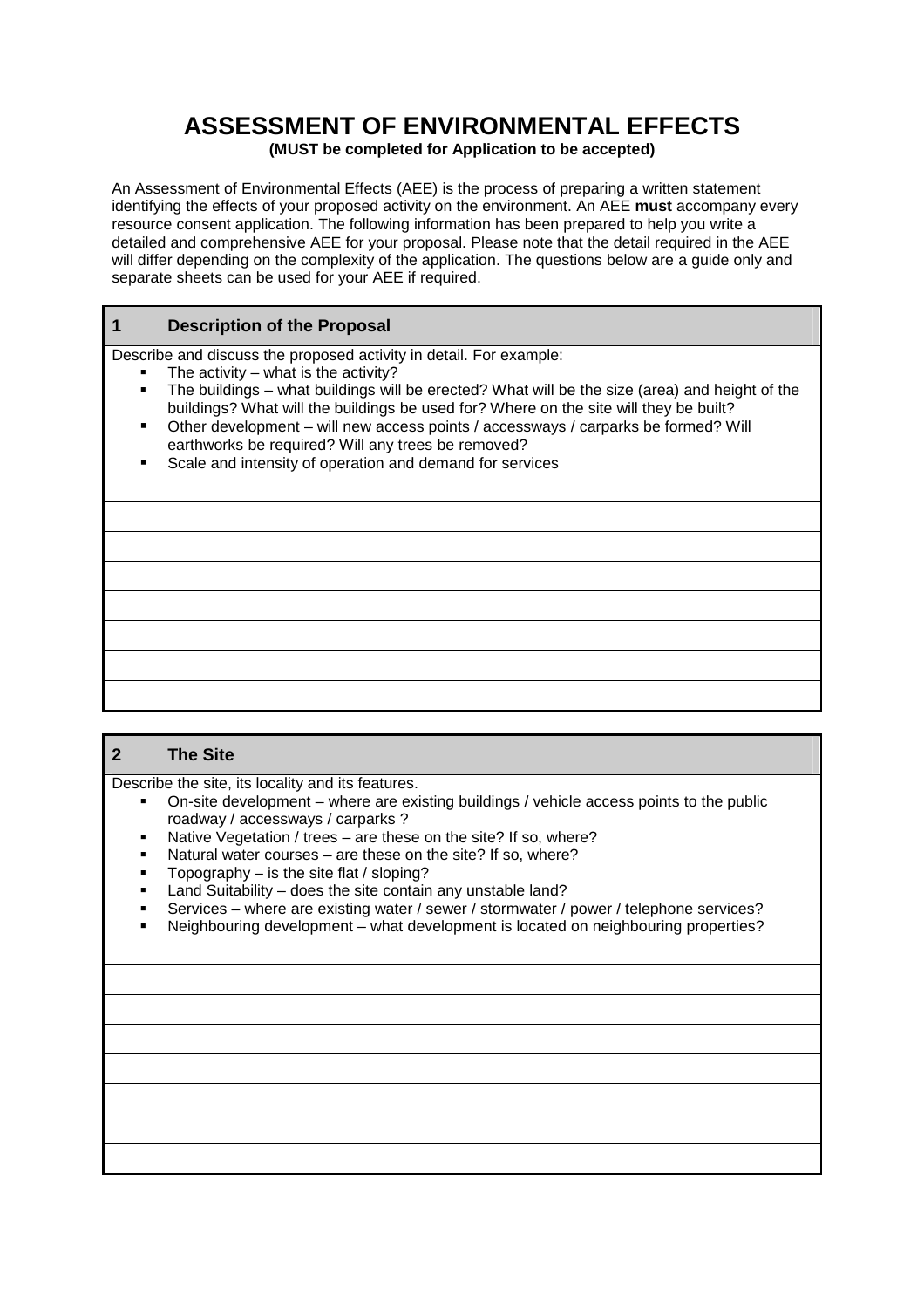#### **3 Effects on Natural Environment**

The character of the surrounding neighbourhood – How will this proposal be in keeping with the character of the area? How will the proposal change the character of the area? Potential effects of the proposed activity on vegetation, wildlife, landforms, waterflows and air and water quality.

#### **4 Natural Hazards (Refer to Sec 17 Landuse Section of ODC District Plan)**

Discuss potential constraints relating to the proposed site that may include flood potential, gullies, proximity to watercourse(s) and/or coastline, steep slopes, presence of contaminated soils and uncontrolled fill and any other natural hazard. Refer to ODC District Plan Maps or contact Environment Waikato and/or Otorohanga District Council to discuss any hazards associated with the subject property. If there is a hazard associated with the property, a geotechnical report from a suitably qualified engineer may be required.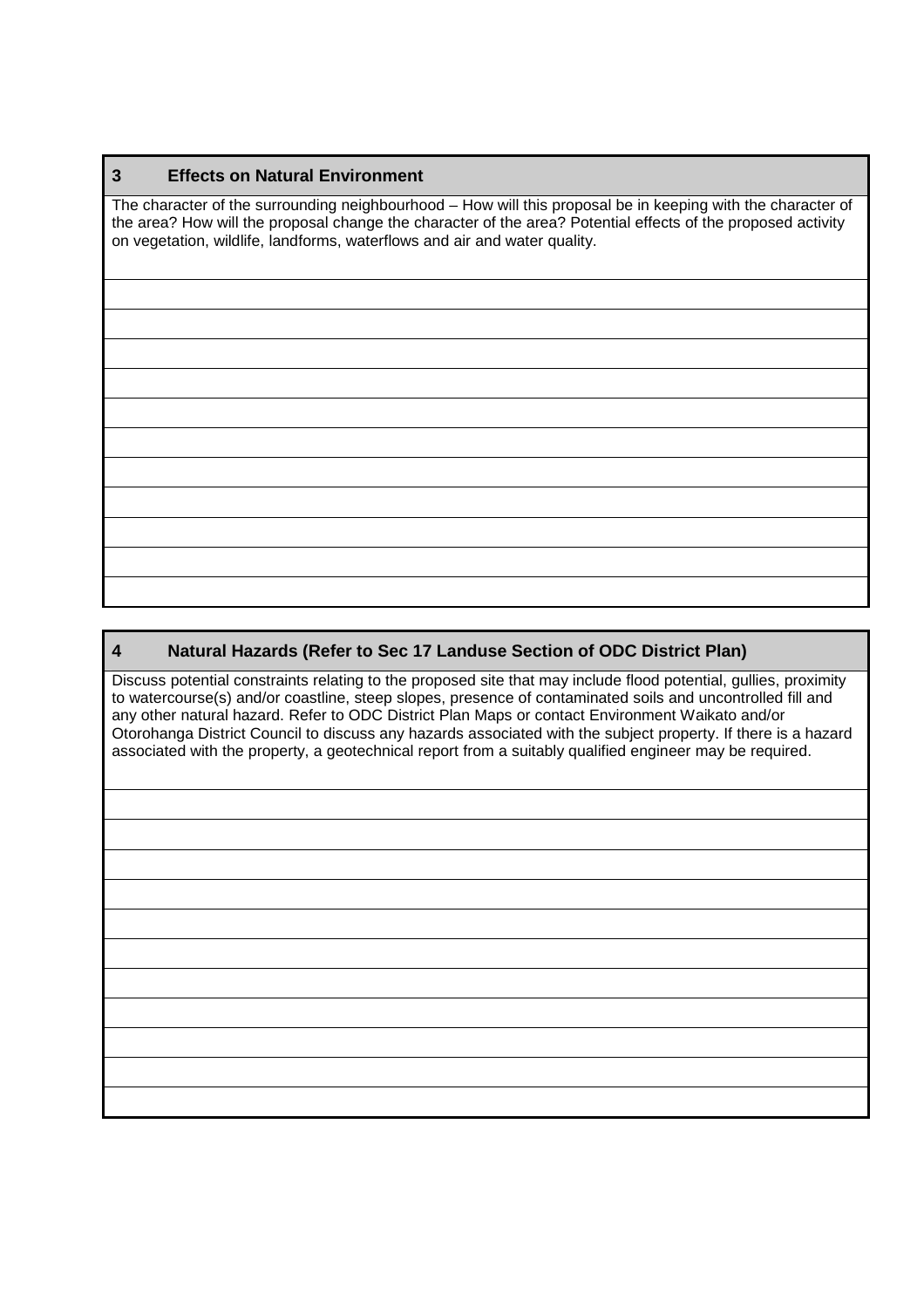## **5 Amenity Values & Existing Neighbourhood Character**

- Potential effects on visual and recreational amenity, noise, dust, smell, privacy, glare and landscaping)
- What impact will the proposal have on the surrounding neighbours i.e. how will their outlook change, will it impact on their amenity?
- Will development be screened in any way i.e. with fences or vegetation?
- How will the development appear from the road frontage?
- Is the proposal consistent with the appearance of other buildings in the area when viewed from the street/road?

#### **6 Heritage Values (including historic places, historic buildings, waahi tapu, middens, notable trees)**

- Check with Council and with local Iwi to identify if a known archaeological or cultural heritage site is located on or within 100m of the subject site. Discuss with relevant Iwi Authorities as to the presence of any unrecorded waahi tapu or sites of cultural significance.
- To find out the relevant Iwi Authorities visit the www.tkm.govt.nz/region website which will assist you in identifying the relevant Iwi that may be impacted by your proposal. You may wish to call the individual Iwi Authorities to obtain Marae contacts or alternatively contact ODC.
- If a site of cultural significance is located within or near the subject site, a Cultural Impact Assessment may be required. (Please refer to the Quality Planning www.qualityplanning.org.nz website.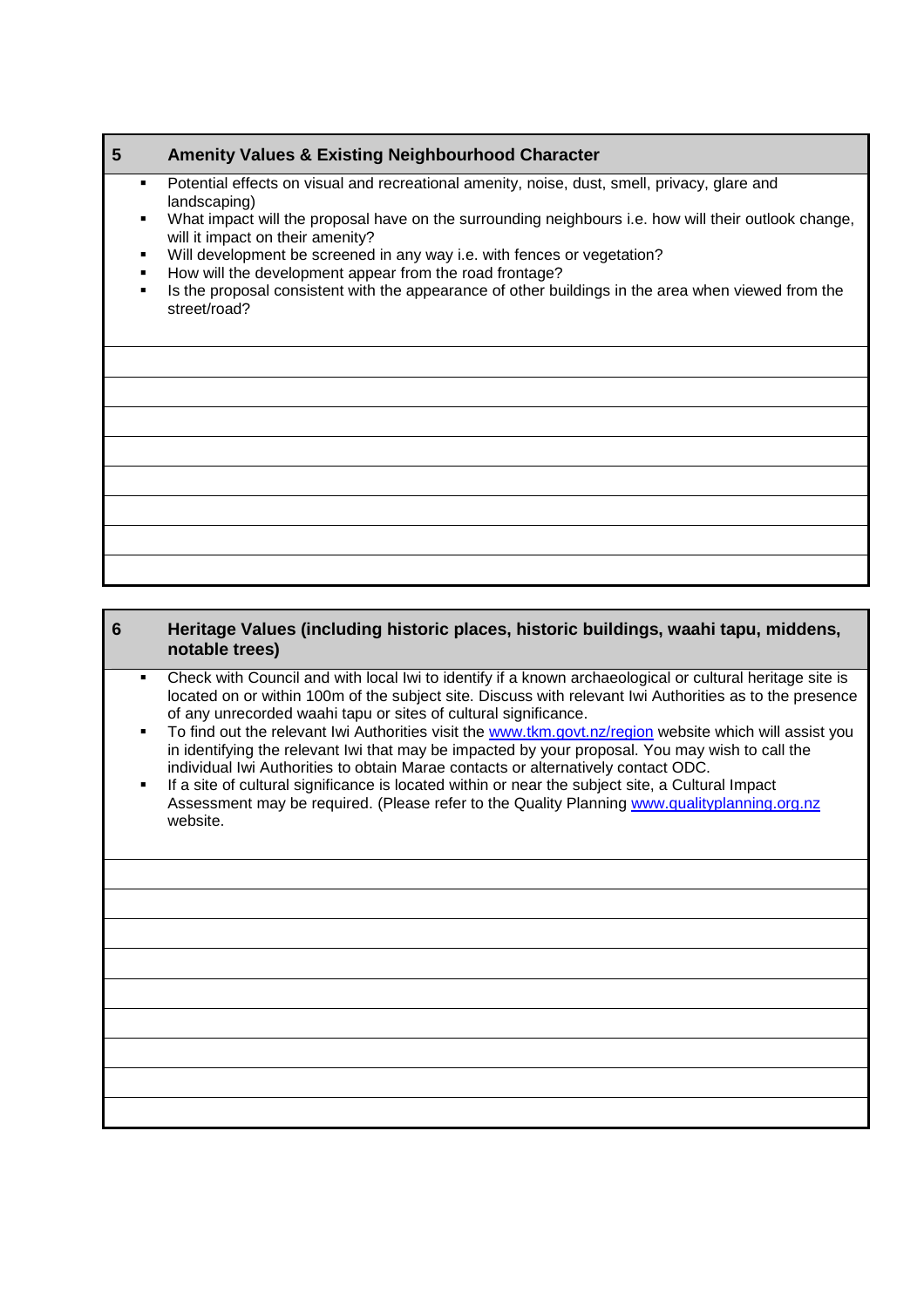#### **7 Building Effects**

- **What effect will new buildings have on the surrounding neighbourhood?**
- Does the proposal meet the yard, height, access to daylight & privacy standards,
- Will the development affect neighbour's privacy i.e. will the proposal overlook other properties?
- **Will buildings shade adjoining properties?**

# **8 Noise Effects**  • What noise effects will be generated by the proposal? **During construction •** During operation An Acoustic report may be required from a suitably qualified engineer if the proposal exceeds or is likely to exceed the noise standards as per the District Plan.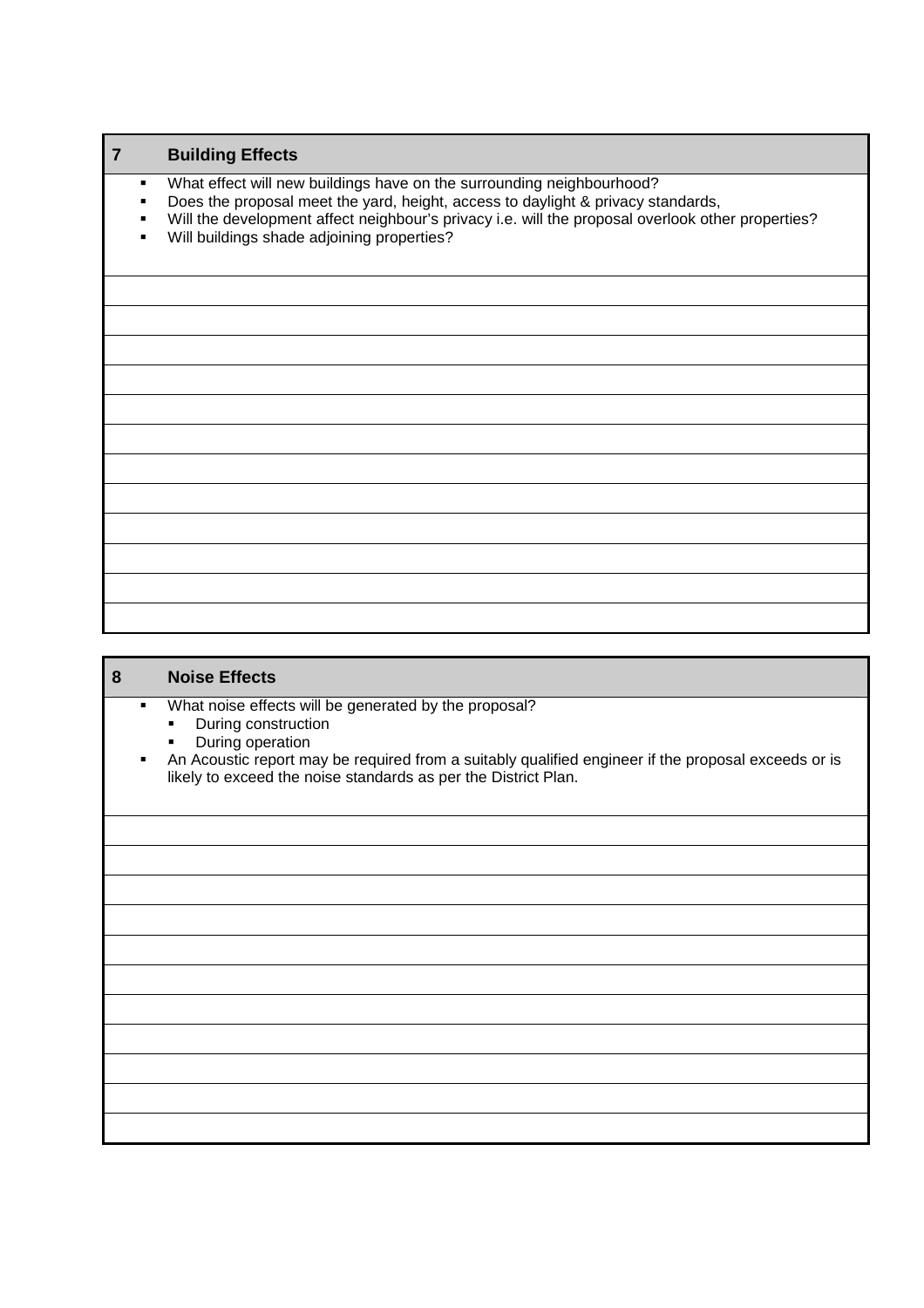#### **9 Servicing / Infrastructure**

- How will the activity dispose of wastewater and stormwater?
- What water source will you use?<br>■ Will nower and telephone be prov
- Will power and telephone be provided to the site?<br>■ Will the proposal increase the amount of wastewat
- Will the proposal increase the amount of wastewater and/or stormwater?

# **10 Vegetation / Landscaping**

**What existing vegetation / landscaping will be affected by the proposal?** 

- Is any planting / landscaping proposed and if so, where?
- Will there be any clearance of existing native vegetation?